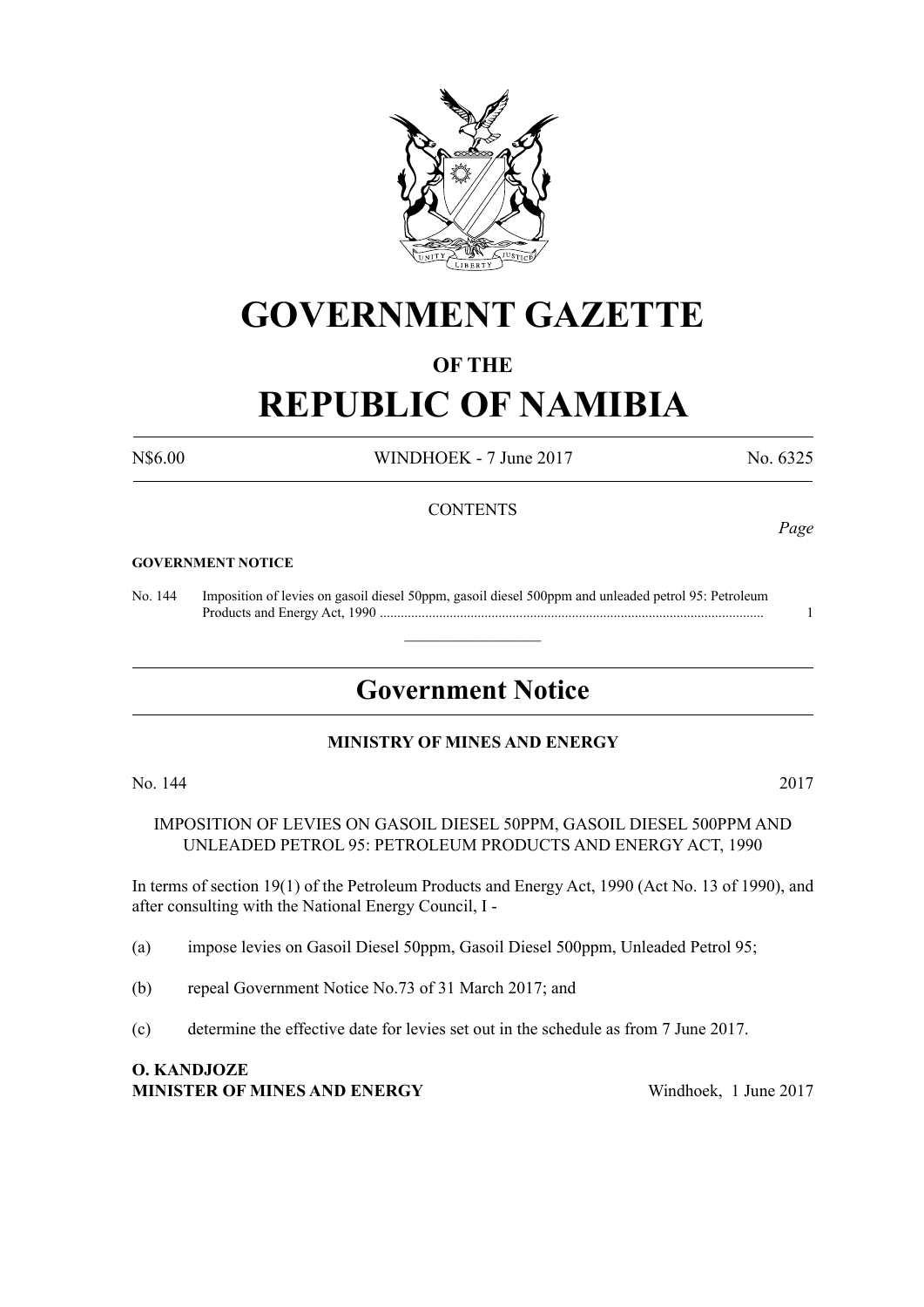#### **SCHEDULE**

# **Definition**

**1.** In this notice a word or expression to which a meaning has been assigned in the Act has the same meaning and unless the context indicates otherwise -

"levy" means a levy imposed on petroleum products in terms of section  $19(1)(a)$  and referred to in paragraph 2 of this notice; and

"the Act" means the Petroleum Products and Energy Act, 1990 (Act No. 13 of 1990).

### **Amount of levy**

**2.** The Namibian Dollar (N\$) currency per liter for every levy imposed on petroleum products is set out in Table 1;

| <b>LEVY IMPOSED ON PETROLEUM</b><br><b>PRODUCTS</b> | PETROLEUM PRODUCTS ON WHICH LEVY<br><b>IS IMPOSED</b> |                                 |                                |
|-----------------------------------------------------|-------------------------------------------------------|---------------------------------|--------------------------------|
|                                                     | <b>Unleaded</b><br>Petrol 95                          | <b>Gasoil Diesel</b><br>500 ppm | <b>Gasoil Diesel</b><br>50 ppm |
| <b>Dealer Margin</b>                                | 0.97                                                  | 0.97                            | 0.97                           |
| <b>Industry Margin</b>                              | 0.84                                                  | 0.84                            | 0.84                           |
| <b>Fuel Levy</b>                                    | 0.25                                                  | 0.25                            | 0.25                           |
| <b>Road Fund Administration Levy</b>                | 1.22                                                  | 1.22                            | 1.22                           |
| <b>Motor Vehicle Accident Fund Levy</b>             | 0.477                                                 | 0.477                           | 0.477                          |
| <b>Road Safety Secretariat Levy</b>                 | 0.026                                                 | 0.026                           | 0.026                          |
| <b>National Energy Fund Levy:</b>                   |                                                       |                                 |                                |
| - Petroleum Equalization Levy                       | 0.38                                                  | 0.42                            | 0.42                           |
| - Strategic Oil Storage Levy                        | 0.60                                                  | 0.60                            | 0.60                           |
| <b>Total National Energy Fund levy:</b>             | 0.98                                                  | 1.02                            | 1.02                           |
| <b>Customs Duty:</b>                                |                                                       |                                 |                                |
| - Excise Duty                                       | 0.03909                                               | 0.03817                         | 0.03817                        |
| - Duty Differential                                 | 0.00091                                               | 0.00183                         | 0.00183                        |
| <b>Total Customs Duty:</b>                          | 0.04                                                  | 0.04                            | 0.04                           |
| <b>Service Differential:</b>                        |                                                       |                                 |                                |
| - Storage & Handling                                | 0.0798                                                | 0.0798                          | 0.0798                         |
| - Delivery                                          | 0.0937                                                | 0.0937                          | 0.0937                         |
| <b>Total Service Differential:</b>                  | 0.1735                                                | 0.1735                          | 0.1735                         |

### **TABLE 1**

#### **Person liable for levy payment**

**3.** A consumer who may purchase petroleum products such as Gasoil Diesel 50ppm, Gasoil Diesel 500ppm and Unleaded Petrol 95 at any licensed retail outlet anywhere in Namibia will be liable for payment of the levies imposed on those petroleum products.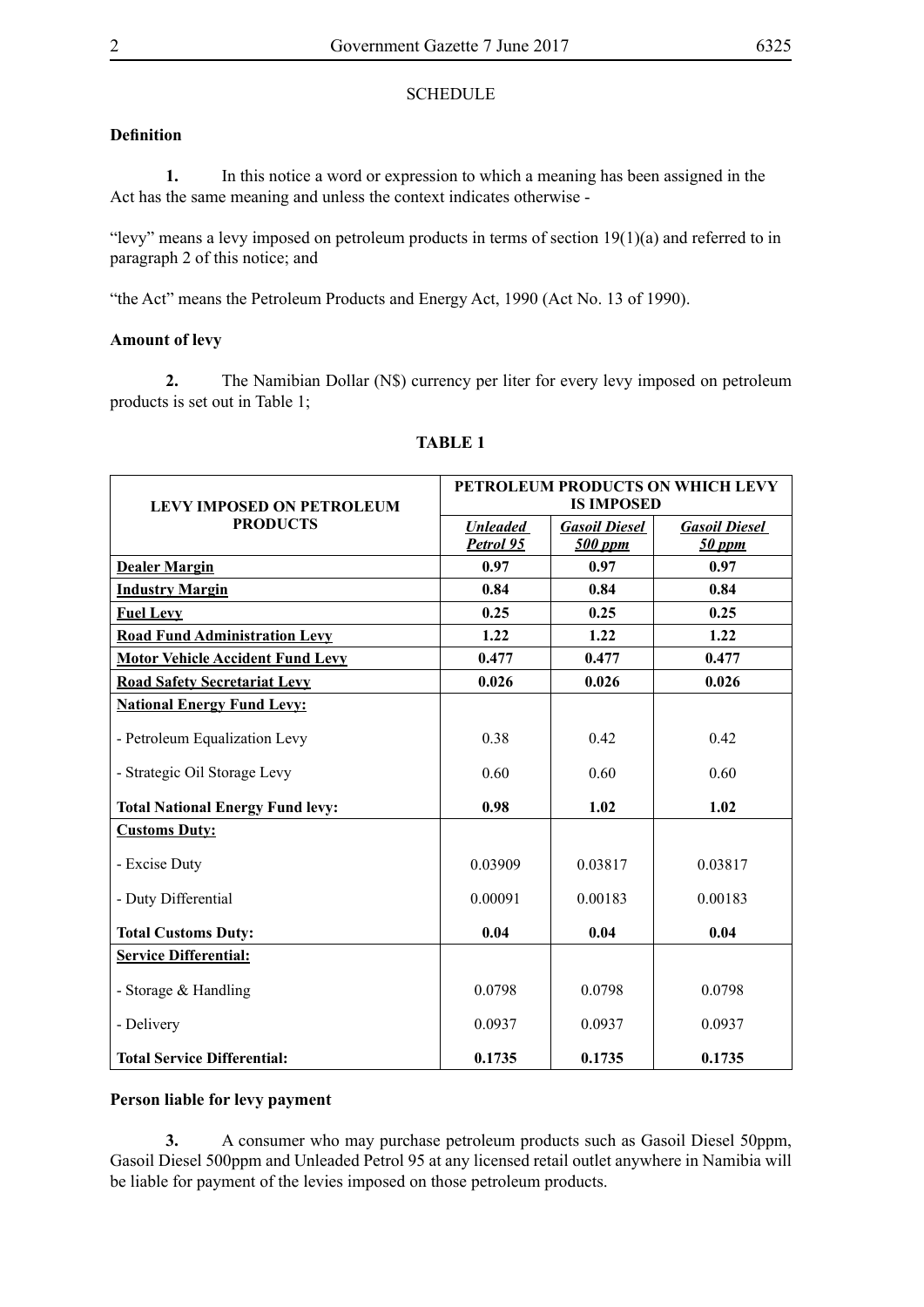#### **Energy source on which levy is payable**

**4.** The energy sources in respect of which levies on petroleum products are payable are Gasoil Diesel 50ppm, Gasoil Diesel 500ppm and Unleaded Petrol 95.

### **Person responsible for levy collection**

**5.** (1) The person or institutions that are responsible for the collection of levies on petroleum products are outlined in Table 2.

(2) The symbol  $(\rightarrow)$  in Table 2 indicates the chain of collection from the consumers of petroleum products to the final collector of the levy.

| <b>LEVY IMPOSED ON</b><br>PETROLEUM PRODUCTS      | PERSON/INSTITUTION RESPONSIBLE<br><b>FOR LEVY COLLECTION</b>                                                                                                                           |
|---------------------------------------------------|----------------------------------------------------------------------------------------------------------------------------------------------------------------------------------------|
| <b>Dealer Margin</b>                              | Fuel Consumers $\rightarrow$ Licensed Fuel Retailers                                                                                                                                   |
| <b>Industry Margin</b>                            | Fuel Consumers $\rightarrow$ Licensed Fuel Retailers $\rightarrow$ Licensed Fuel<br>Wholesalers                                                                                        |
| <b>Fuel Levy</b>                                  | Fuel Consumers $\rightarrow$ Licensed Fuel Retailers $\rightarrow$ Licensed Fuel<br>Wholesalers $\rightarrow$ Ministry of Finance                                                      |
| <b>Road Fund Administration</b><br>Levy           | Fuel Consumers $\rightarrow$ Licensed Fuel Retailers $\rightarrow$ Licensed Fuel<br>Wholesalers $\rightarrow$ Road Fund Administration                                                 |
| <b>Motor Vehicle Accident</b><br><b>Fund Levy</b> | Fuel Consumers $\rightarrow$ Licensed Fuel Retailers $\rightarrow$ Licensed Fuel<br>Wholesalers $\rightarrow$ National Energy Fund $\rightarrow$ Motor Vehicle Accident<br><b>Fund</b> |
| <b>Road Safety Secretariat</b><br><b>Levy</b>     | Fuel Consumers $\rightarrow$ Licensed Fuel Retailers $\rightarrow$ Licensed Fuel<br>Wholesalers $\rightarrow$ National Energy Fund $\rightarrow$ National Road Safety<br>Council       |
| <b>National Energy Fund Levy:</b>                 | Fuel Consumers $\rightarrow$ Licensed Fuel Retailers $\rightarrow$ Licensed Fuel<br>Wholesalers $\rightarrow$ National Energy Fund                                                     |
| - Petroleum Equalization Levy                     | Fuel Consumers $\rightarrow$ Licensed Fuel Retailers $\rightarrow$ Licensed Fuel Wholesalers<br>$\rightarrow$ National Energy Fund                                                     |
| - Strategic Oil Storage Levy                      | Fuel Consumers $\rightarrow$ Licensed Fuel Retailers $\rightarrow$ Licensed Fuel Wholesalers<br>$\rightarrow$ National Energy Fund                                                     |
| <b>Customs Duty:</b>                              | Fuel Consumers $\rightarrow$ Licensed Fuel Retailers $\rightarrow$ Licensed Fuel<br>Wholesalers $\rightarrow$ Ministry of Finance                                                      |
| - Excise Duty                                     | Fuel Consumers $\rightarrow$ Licensed Fuel Retailers $\rightarrow$ Licensed Fuel Wholesalers<br>$\rightarrow$ Ministry of Finance                                                      |
| - Duty Differential                               | Fuel Consumers $\rightarrow$ Licensed Fuel Retailers $\rightarrow$ Licensed Fuel Wholesalers<br>$\rightarrow$ Ministry of Finance                                                      |
| <b>Service Differential:</b>                      | Fuel Consumers $\rightarrow$ Licensed Fuel Retailers $\rightarrow$ Licensed Fuel<br><b>Wholesalers</b>                                                                                 |
| - Storage & Handling                              | Fuel Consumers $\rightarrow$ Licensed Fuel Retailers $\rightarrow$ Licensed Fuel Wholesalers                                                                                           |
| - Delivery                                        | Fuel Consumers $\rightarrow$ Licensed Fuel Retailers $\rightarrow$ Licensed Fuel Wholesalers                                                                                           |

#### **TABLE 2**

#### **Times when, manner in which and person to whom levy is payable**

**6.** (1) Levies collected on Gasoil Diesel 50ppm, Gasoil Diesel 500ppm and Unleaded Petrol 95 are payable any time, to licensed fuel retailers by a consumer who may purchase any type of the mentioned petroleum products in Namibia whether such transaction is conducted in cash payment or credit card transaction.